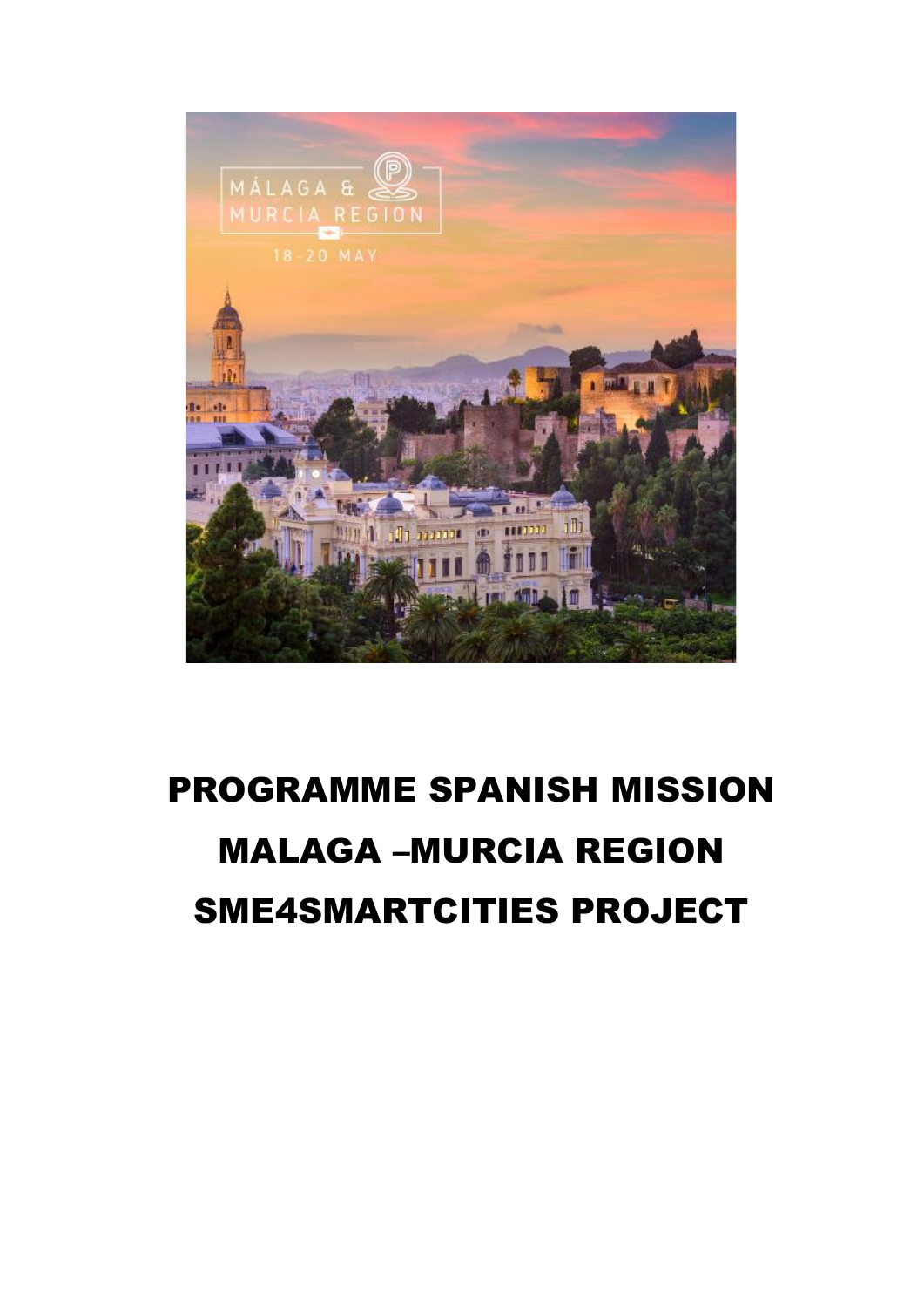

# **ACTIVITIES AGENDA IN MÁLAGA**

#### **May 17th – Arrival of the participants to Málaga**

# **May 18th: WORK AGENDA**

**09:30h – 10:00h. Registration of the participants**. Location of the event: Aula del Mar (Address: Palmeral de las Sorpresas, Muelle 2, 29001, Málaga)

### **10:00h – 10:20h. Welcome and opening of the Spain Mission.**

- *Alvaro Simón* – General Director – CEEI Málaga BIC Euronova

-*Alfonso Palacios* –Innovation Area Industrial Engineer Málaga City Hall

### **10:20h – 10:45h. ENI CBC Med Programme and SME4SMARTCITIES Project presentations.**

-*Alejandro Lafarga* - Project Officer for ENI CBC MED Programme - Welcoming and presentation of the ENI CBC Med Programme

- *Antonio Fuentes* - SME4SMARTCITIES Project presentation

# **10:45h -13:00h. Seminar "Smart City Spanish Market: National and Regional strategies presentation"**

*- Francisco Javier García Vieira* – Public Digital Services Director - Red.es – "General overview and Smart City market opportunities in Spain"

- *Eduardo de Santiago* – Urban Policies, Ministry of Transport, Mobility and Urban Agenda Deputy Director - "The Spanish Urban Agenda" (on line)

- *Vito Epíscopo Solís*- President of Smart City Cluster "Spanish Smart Cities and Regions strategy"

- *Gonzalo Lamas Alonso* - Provincial Manager of the IDEA Agency and General Secretary of the Delegation of the Ministry of Economic Transformation of the Regional Government of Andalusia – "Greencities Strategy of the Andalusian Government"

**13:00h – 14:15h. Catering Networking Aula del Mar.**

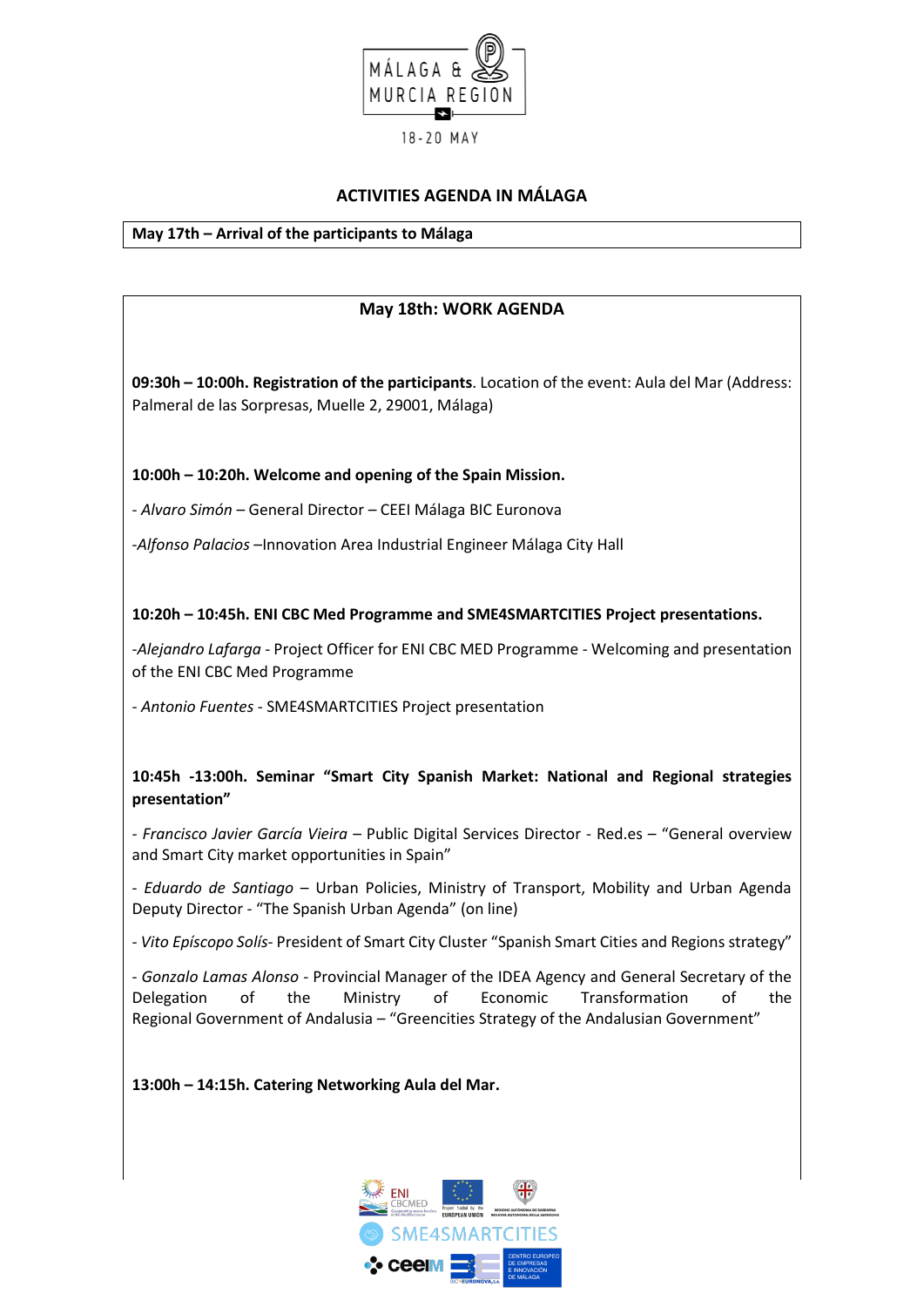

**14:30h. Meeting point** (Address: Calle Guillén Sotelo, behind the City Hall) **and transfer to the Malaga TechPark**

**15:00 –17.00h**. **Good practices company visits.**

**15.00h – 15.45h**. **Visit to the company** *PREMO* – Vehicle devices, Virtual reality

- Visit 1: Innovation Center (Address: C/ Severo Ochoa 47)

- Visit 2: Laboratory Advanced Materials Development (Address: Avenida Juan López de Peñalver, 21, 29590, Málaga. Bic Euronova)

**16:00h – 16.45h. Visit to the company** *BETTERGY*- Energy, energetic efficiency, electric recharge.

**17:00h**. **Meeting point and transfer to the Malaga Center** OR

**17.00h**. **B2B meetings at BIC Euronova** (optional meetings, return to the center of Malaga on your own)

**Follow us by zoom in:**  <https://us06web.zoom.us/j/89368042644?pwd=WDFHT2E3OHEwTEtyVTVPaFB5NU5ZZz09>

ID: 893 6804 2644 / Code: 866803

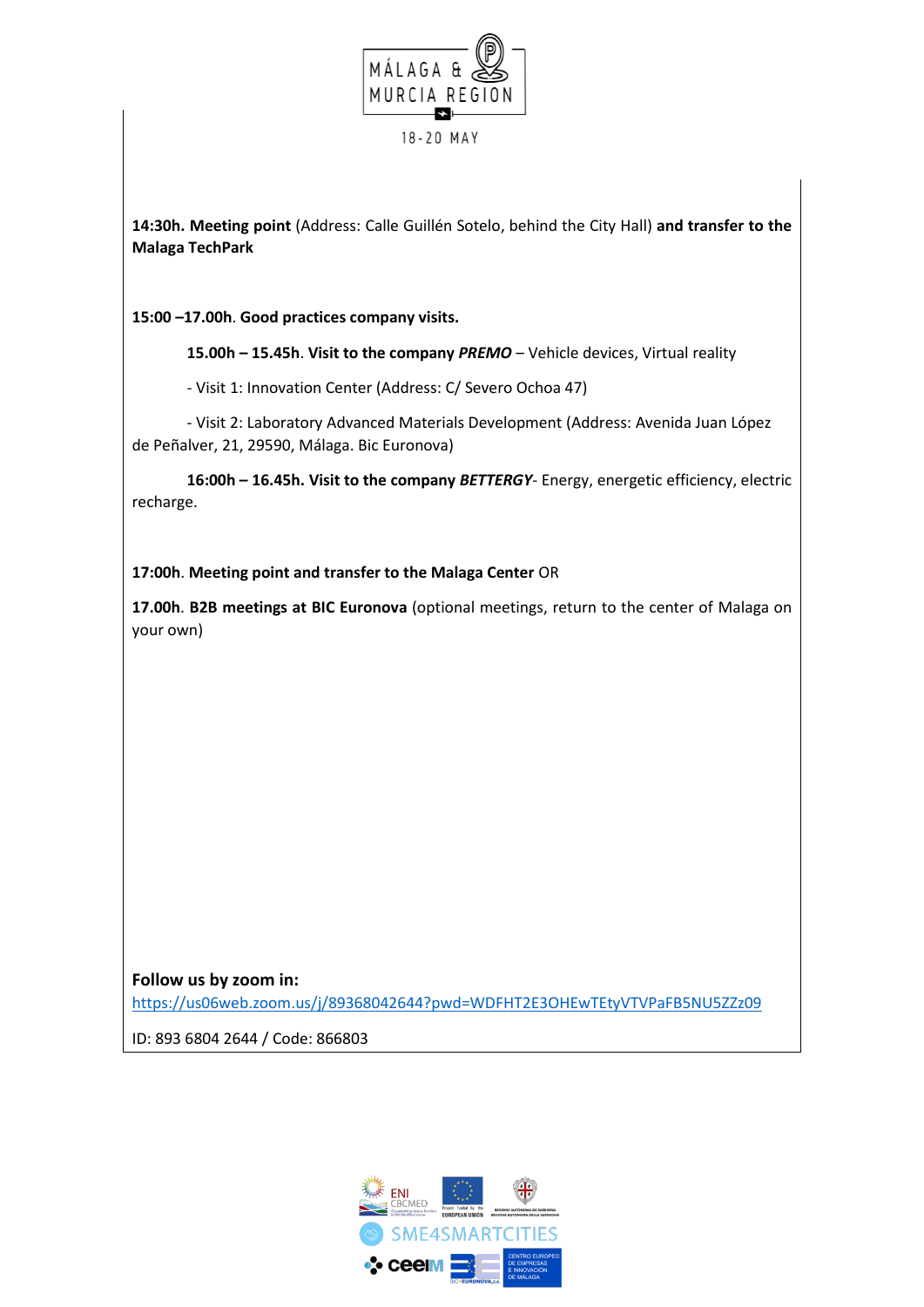

# **May 19 th: WORK AGENDA**

**08:45h. Meeting point** (Address: Calle Guillén Sotelo, behind the City Hall) **and transfer to The Green Lemon** (Address: Calle Severo Ochoa, 57, 29590, Malaga TechPark, Málaga)

**9:30h – 11:00h. Discussion panel: "Smart City projects: Innovative public investment as tool to transform the city"**

- *Verónica Ramírez del Valle*– Operational manager Smart City Cluster

-*Alfonso Palacios* –Innovation Area Industrial Engineer Málaga City Hall– Smart Cities Malaga strategy and CENTESIMAL project

- *Juan Antonio Martínez* - Smart Office Murcia- Murcia City Hall (online)

- *Alberto López* – CEO of the IDEANTO company

**11:00h – 13:00h. Brief introduction of the participant companies that opt to the Málaga or Murcia region challenge.**

**13:00h – 14:30h. Networking lunch.**

#### **14:30h – 15:15h. Five challenges overview**

- *Jaime Ruiz* –Cities Forum Product Development Coach –Málaga and Murcia Region challenges

- *Federico La Torre*– FILSE - Italian challenges

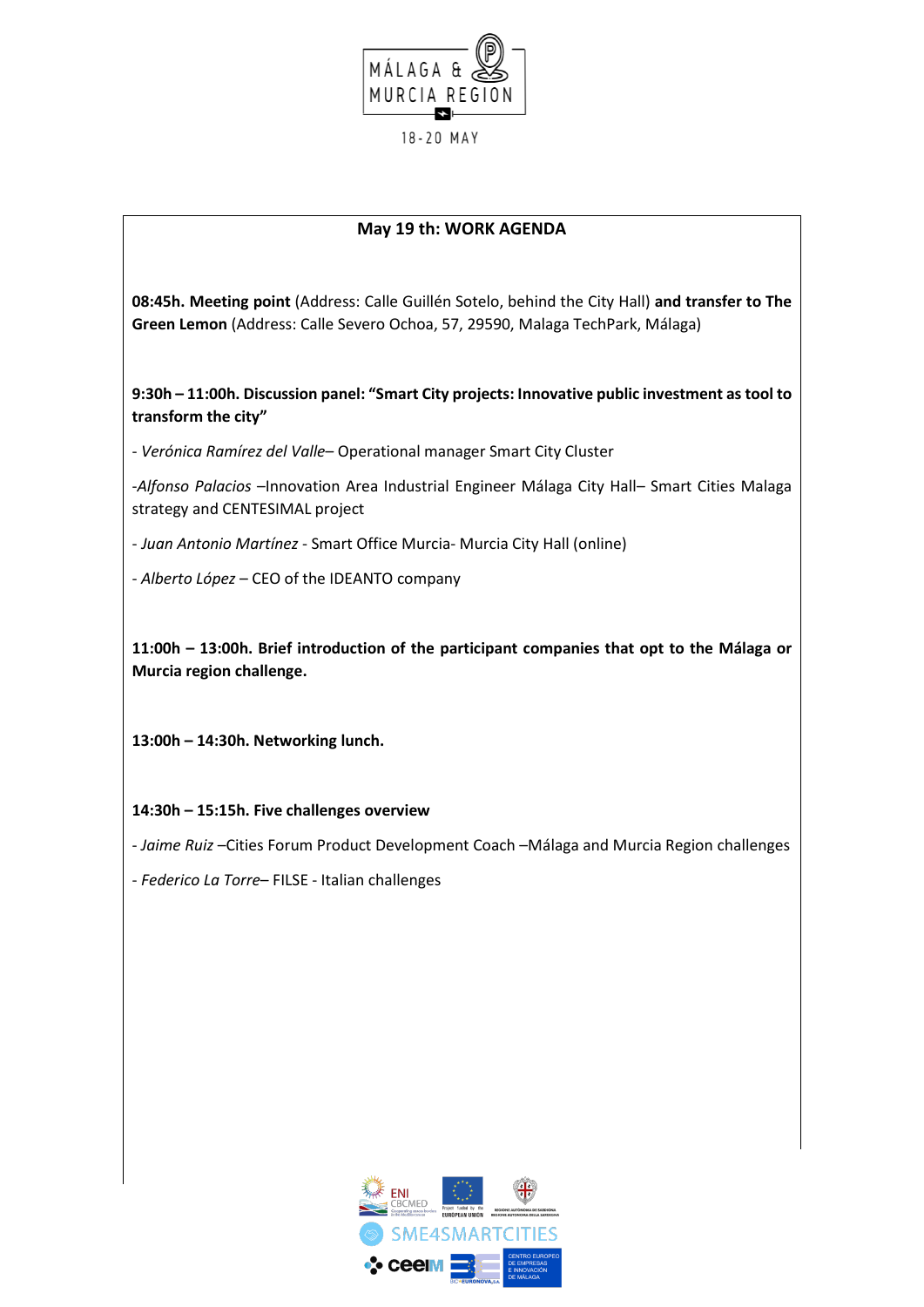

# **15:30h – 18:00h. Workshops between SMES, users and cities representatives.**

That action will allow the participants to share the ideas of their projects with users and Institutions dedicated to the development of smart city projects such as the Málaga City Hall and the Smart City Cluster. The following representatives of associations will participate:

- *Joanna Ewa Strzeszewska* - ASPAYM Málaga (Association for people with spinal cord injury and severe physical disability)

*- Nerea González Baena -* ASPAYM Málaga (Association for people with spinal cord injury and severe physical disability)

- *Manuel Garcia -* FAMDIF CERMI MURCIA (Federation of Murcian Associations of People with Physical and Organic Disabilities)

- *Marta Castillo -* CERMI ANDALUCIA (Physically Disabled People Association)

- *Danilo Francesca -* AsoPMR (Association of People with Reduced Mobility)

- *Antonio Vazquez -* AUVE (Electric Vehicle Users Association)
- *- Daniella Rodriguez-* MOBILITY HUB (Hub of companies focused on technology)

**18:15h. Meeting point and transfer to the Malaga Center** OR

**18:15h**. **B2B meetings at BIC Euronova** (optional meetings, return to Malaga on your own)

**Follow us by zoom in:** https://us06web.zoom.us/j/81221609997?pwd=d0xVd3RQYVJsK2RRLzcraVdDcDhtUT09

ID 812 2160 9997 / Code 310256